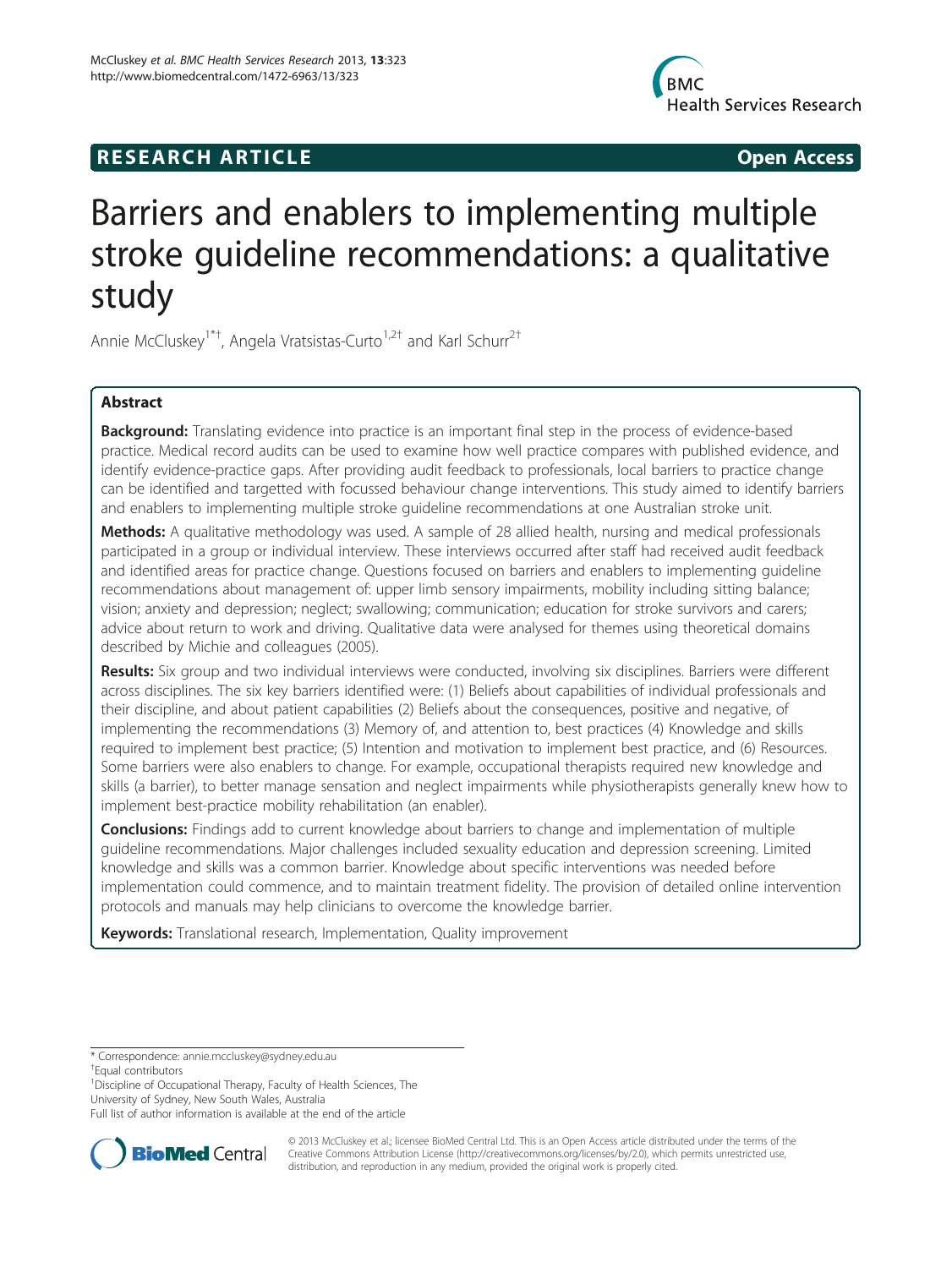#### Background

#### Translating evidence into practice

Translating evidence into practice, also known as implementation, is an active process involving individuals, teams and organisations [\[1](#page-12-0)]. Knowledge translation is an essential phase of evidence-based practice which is challenging, as this phase often involves changes in knowledge, attitude and behaviour. It cannot be assumed that an intervention which has demonstrated a positive effect, been described in a journal and recommended in a clinical guideline will be translated into practice [\[2\]](#page-12-0). Nor can it be assumed that the majority of people with a health condition will routinely receive that intervention [\[1\]](#page-12-0).

Barrier identification is an important step in the process of knowledge translation [\[3](#page-12-0)]. As with quality improvement, clinical audits of practice may be conducted and audit feedback presented to staff [[1](#page-12-0)], with opportunities provided for discussion of practice gaps. Evidence-practice gaps may arise because of systemic, team or individual barriers to change. Barriers may include lack of knowledge and skills, negative or out-dated attitudes, or inefficient systems [\[4](#page-12-0)]. Some of these barriers may also be enablers. For example, a senior clinician may reject a recommended practice or conversely act as an opinion leader [[5\]](#page-12-0). While it is possible to anticipate some barriers, assumptions should not be made about which barriers affect a team or health service [\[6](#page-12-0)]. In addition, assumptions should not be made that barriers will be the same across disciplines.

#### Translating stroke guideline recommendations into practice

Australian clinical guidelines for stroke management [\[7](#page-12-0)] aim to assist clinical decision-making and promote evidence-based care. Yet guidelines contain multiple recommendations which compete for a clinicians' attention. For example, recommendation 6.3.4 (page 18) states that patients with difficulty walking should be given the opportunity to undertake as much repetitive practice as possible, which may involve using a mechanicallyassisted device such as a treadmill. To implement this recommendation, physiotherapists may need to purchase a treadmill, learn how to operate the device confidently and persuade patients to trial the equipment. Assuming that clinicians agree with, and accept these recommendations, major changes in practice are often required.

Implementation of guideline recommendations may start by conducting a baseline medical record audit, to monitor practice. Clinical audits are commonly used for quality improvement, and the process is familiar to many clinicians. Feedback can then be provided to clinicians about audit findings. Audit feedback has been shown to influence practice [[8\]](#page-12-0). A national audit of stroke services is conducted every two years in Australia. Subsequent audit reports provide valuable feedback about practice and allow benchmarking and comparison of like-services [[9-12\]](#page-12-0).

Audits of medical records are often conducted by individual stroke services between national sentinel audits. Staff on our stroke unit conducted three medical record audits between 2009 and 2011 to determine how much screening, assessment and intervention were being provided. An audit checklist was developed which included recommendations from the most recent stroke guidelines. A retrospective consecutive sample of 15 files of patients admitted to the stroke unit was audited in November 2009. The audits were conducted by the authors and additional staff on the unit. The audit revealed a number of practice areas where compliance with guideline recommendations was low (less than 60% compliance). Practice areas which became the focus for change included: upper limb sensory impairments, mobility including sitting balance and treadmill training; vision; anxiety and depression; neglect; swallowing; communication; education of stroke survivors and carers; return to work; and return to driving. After completing the first audit and providing feedback to stroke unit staff, the next step was to discuss potential barriers and enablers to implementation [[6,13\]](#page-12-0). The process of using audit and feedback to drive behaviour change, and the outcomes will be described in a companion publication.

# Common barriers to implementation of stroke guideline recommendations

Barriers have been identified and reported for several areas of stroke care. These barriers include lack of resources, knowledge and skills, lack of motivation to change, professional's beliefs about their capabilities, unhelpful attitudes about a guideline recommendation and role identity issues [[14-20](#page-12-0)].

Professional's beliefs about their capabilities have been reported as one key barrier to implementing recommendations [\[14,16,20](#page-12-0)]. For example, Canadian physical therapists lacked confidence in their ability to appraise and apply stroke research [[16](#page-12-0)] recommended in guidelines. Occupational therapists in two Australian stroke services lacked confidence to take patients into the community for escorted outings and travel training [\[14](#page-12-0)], as recommended in national guidelines.

Attitudes to, and beliefs about, providing an intervention were a barrier in other studies, as well as beliefs about the original research. For example, Australian medical, nursing and allied health professionals reported concerns about patient safety and the impact on their workload when asked to implement protocols for fever, hyperglycaemia and swallowing management [[15\]](#page-12-0). In that same study, there was a reluctance to accept evidence-based protocols for early management of swallowing problems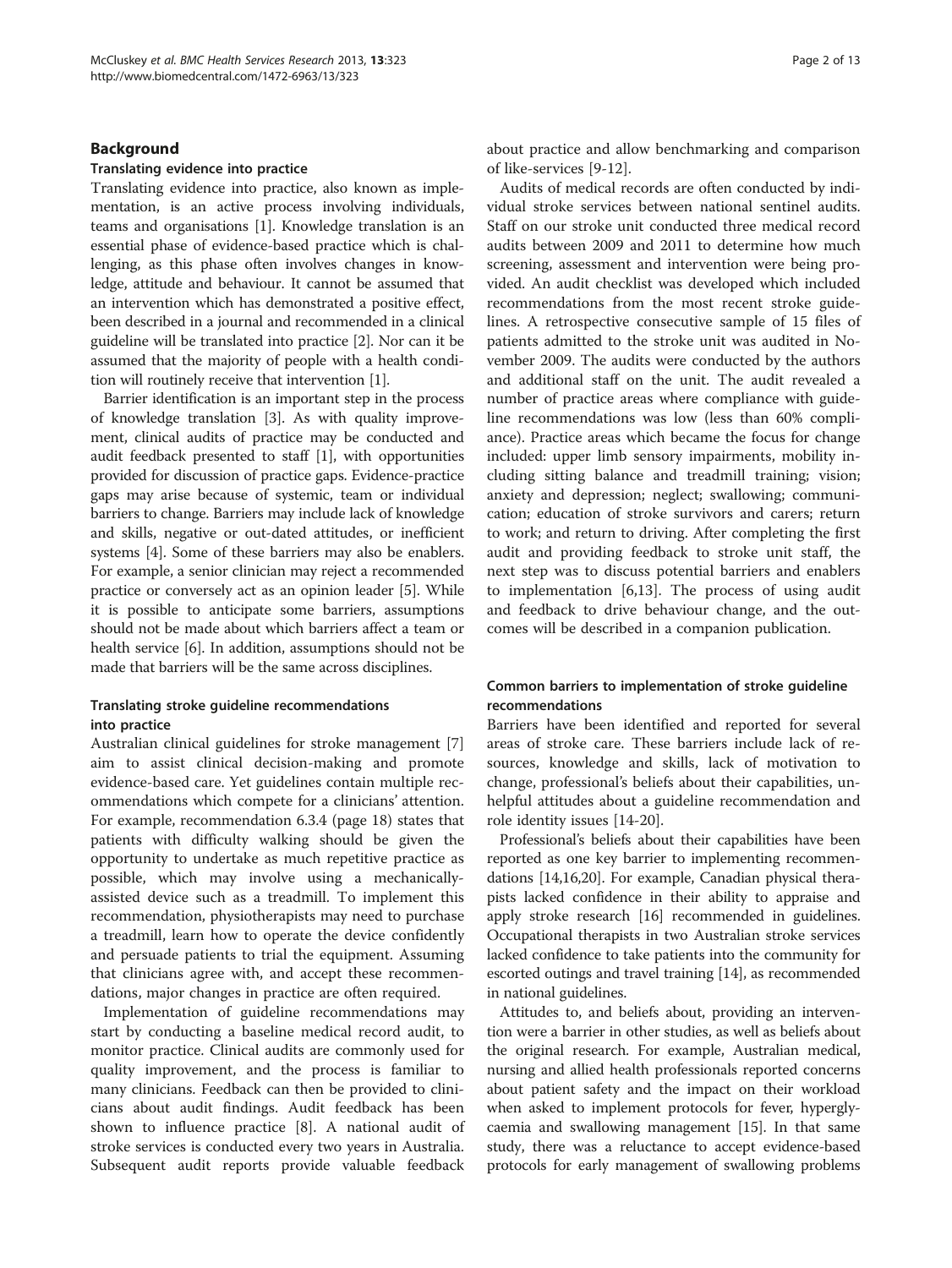using nasogastric feeding; that reluctance reduced compliance with the protocols [\[19\]](#page-12-0).

Limited knowledge and skills represent a third barrier to implementing guideline recommendations in stroke rehabilitation [[14-18,20](#page-12-0)]. In one Australian study, occupational therapists and physiotherapists reported a lack of knowledge about the evidence for providing escorted outings to people with stroke, to promote community participation [[14\]](#page-12-0). Some stroke professionals in Canada reported difficulty appraising research and implementing some guideline recommendations [\[20](#page-12-0)], while others felt they possessed the necessary skills (and tools) to screen for depression [[21](#page-12-0)]. Thus there can be differences across sites and disciplines. British occupational therapists wanted training to improve their confidence when conducting depression screening, particularly when screening patients with suicidal ideation [\[22](#page-12-0)].

Reduced motivation to change and implement a recommended practice is another known barrier [\[15,18](#page-12-0)]. For example Canadian occupational therapists reported low motivation to implement recommended neglect management [\[18](#page-12-0)]. In Australia, health professionals were resistant to implementing guideline recommendations for managing fever, hyperglycaemia and swallowing in acute stroke [\[15](#page-12-0)].

Limited resources is one of the most commonly reported barriers to implementing stroke guideline recommendations including lack of equipment, time and staff [[14,15,17-20](#page-12-0)]. For example, equipment and time are necessary for implementation of neglect training [\[18](#page-12-0)]. The importance of allocating dedicated work time cannot be overstated; clinicians need to read and interpret original research [[20](#page-12-0)] to understand what they must 'do' when implementing a recommendation.

Finally, difficulty accepting that a treatment is part of a discipline's role is a sixth barrier to implementation of guideline recommendations. For example some professionals may not identify that a particular intervention is part of their role. Stroke professionals in Australia were concerned about blurring of professional boundaries related to management of fever, hyperglycaemia and swallowing after stroke [[15](#page-12-0)]. Some occupational therapists and physiotherapists in Australia did not identify outdoor journey training as part of their role, reducing their compliance with guideline recommendations and the evidence [[14](#page-12-0)]. On the contrary, Canadian allied health professionals generally perceived depression screening to be part of their role when a small sample of 19 staff were surveyed [\[21](#page-12-0)]. Similarly, in England, occupational therapists were keen to assume a role screening patients for depression in the absence of an on-site clinical psychologist, since therapists already screened stroke patients for cognitive impairments [\[22\]](#page-12-0).

In summary, the process of identifying then targetting barriers is known to be important for successful knowledge translation. Failure to anticipate problems and barriers may results in little or no practice change. Barriers (and some enablers) have been reported to implementing stroke guideline recommendations in acute care and some areas of inpatient rehabilitation. While it is important to build on this existing knowledge, attitudes, skills and resources are likely to be different across settings, disciplines and countries. Limited research has been published about barriers facing Australian inpatient rehabilitation staff. Furthermore, much of the published data were generated from surveys, rather than in-depth interviews which can provide rich data and examples.

To help local professionals implement multiple stroke guideline recommendations, we engaged in a process to identify local barriers and enablers, informed by this prior research. We needed to determine what health professionals knew about the published research in the guidelines (knowledge), if they felt the research was strong enough to justify practice change (attitudes and intentions) and how able they felt to implement the specific recommendations and interventions with patients (skills and capabilities). The methods which we describe for obtaining the in-depth data, and the findings, should be informative for other stroke services.

#### Aims of the study

The aim of this study was to identify local barriers and enablers to implementation of multiple guideline recommendations at one Sydney metropolitan stroke unit. These barriers were then targeted through regular coaching, audit and feedback to facilitate practice change as part of a broader long-term project.

# Methods

# Design

A qualitative study design was used to explore experiences, attitudes, knowledge and behaviour, and possible reasons for any evidence-practice gaps. The primary method of data collection was semi-structured focus group interviewing, with the option of an individual interview [\[23](#page-12-0)]. The aim of the group interviews was to stimulate interaction, encourage participants to respond and react to each other, and compare experiences [[24\]](#page-12-0). Participants were allied health, nursing and medical professionals, employed at one stroke unit in Sydney, Australia. Ethical approval to conduct the study was obtained from a local area health service (Ref No. 2009/012).

#### The sample

Three allied health disciplines were initially invited to participate (occupational therapy, physiotherapy and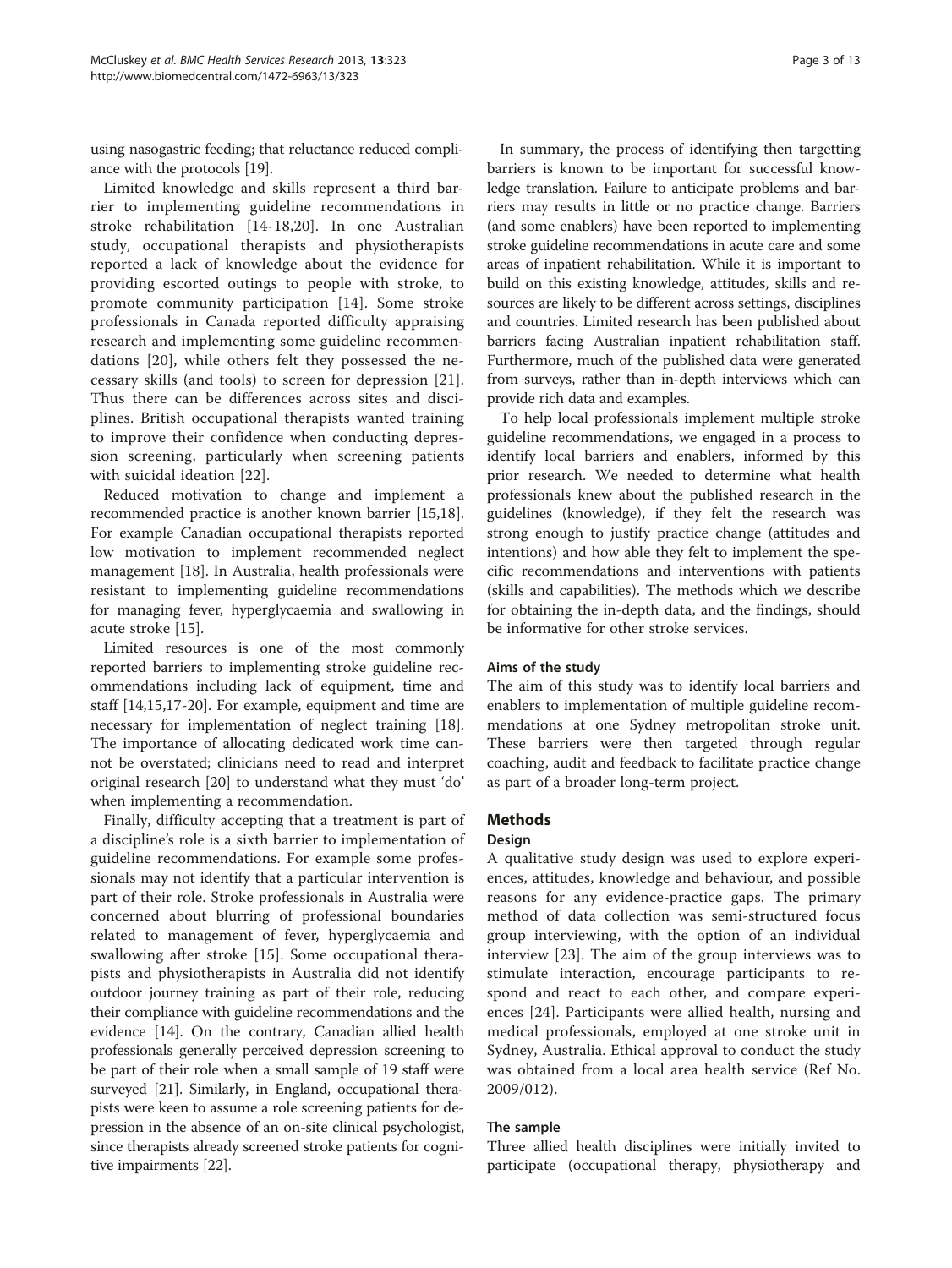speech pathology). Ethics approval was extended to include additional disciplines involved in stroke patient care (nursing, orthoptics and medicine). Medical subspecialties included geriatricians, rehabilitation specialists and neurologists, as well as registrars in training. These team members all worked closely together on the stroke unit, meeting weekly for case conferences, and each weekday morning for nursing handover. A total of 28 health professionals from the one site were recruited and interviewed. Written informed consent was obtained from each participant before they were attended their focus group.

#### Interview procedures

Most participants  $(n = 26)$  were interviewed in disciplinespecific groups, containing up to six people. Two orthoptists were interviewed individually, as neither worked onsite simultaneously. Interviews took up to one hour, and were conducted onsite at the hospital, between July and October 2010.

Interviews were moderated by the first and/or second author (AM/AV). The second person managed the audio-recordings, and kept detailed notes about the order of speakers and quotes [\[25](#page-12-0)]. The interviews with medical staff were not audio-recorded due to equipment difficulties during the group, and/or participant preference. Instead, in-depth handwritten notes were taken

concurrently by the second researcher, and used for analysis.

#### The researchers

AM is an occupational therapist and health researcher with 30 years of clinical experience mostly in stroke rehabilitation. AM was not employed by the area health service, and did not work on a day-to-day basis with any of the participants. AV has an occupational therapy and research background, with 11 years of clinical experience in acute care and rehabilitation. AV was employed by the local health district and had contact with some of the participants as a research project manager. Most of the participants knew the interviewers personally or by reputation, because of their clinical and/or research backgrounds. As the researchers' roles and positions could influence what participants said, they were advised that judgments would not be made about what the participants said or knew.

#### Focus of the groups and interviews

Questions focused on delivery of evidence-based treatments previously nominated by each discipline for practice improvement. Nominated treatment areas included management of upper limb sensation, neglect, sitting balance, treadmill training, swallowing, communication and education of patients and carers (see Table 1). The focus of each group interview was therefore slightly

Table 1 Nominated areas for practice improvement based on national stroke guideline recommendations

| <b>Discipline</b>    | Nominated area                                                                                  |
|----------------------|-------------------------------------------------------------------------------------------------|
| Physiotherapy        | Improve the routine delivery and documentation of:                                              |
|                      | • Sitting balance training to eligible patients                                                 |
|                      | • Treadmill training with harness support to eligible patients                                  |
| Occupational therapy | Improve screening, assessment and intervention of/for:                                          |
|                      | • Upper limb sensory deficits to eligible patients                                              |
|                      | • Neglect to eligible patients                                                                  |
| Speech pathology     | Improve documentation of assessment, and intervention provided to eligible patients with:       |
|                      | • Communication disorders including aphasia                                                     |
|                      | • Swallowing impairments                                                                        |
|                      | Improve delivery and documentation of education provided to eligible patients and carers about: |
|                      | • Aphasia                                                                                       |
|                      | • Alternate methods of communication                                                            |
|                      | Periodic review of the severity of communication impairment.                                    |
| <b>Nursing</b>       | Improve delivery of education to eligible patients and family/carers                            |
| Orthoptics           | Improve documentation and assessment of vision                                                  |
| <b>Medicine</b>      | Improve documentation and management of:                                                        |
|                      | • Anxiety and depression for eligible patients                                                  |
|                      | • Return to work advice for eligible patients                                                   |
|                      | • Return to driving advice for eligible patients                                                |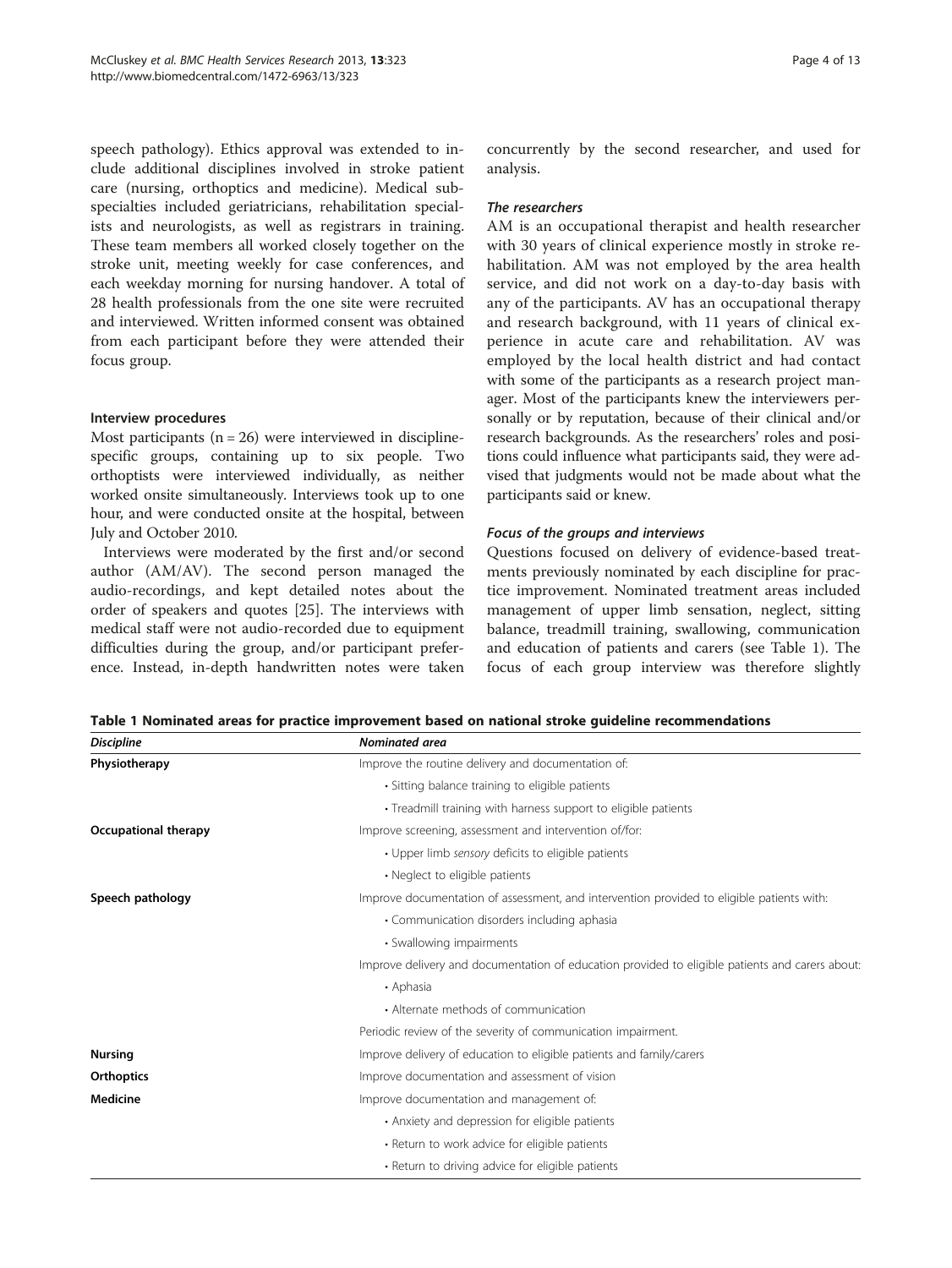different. Questions posed during the medical staff group interviews focused primarily on the management of anxiety and depression, return to work, sexual functioning and driving. With orthoptists, questions focussed primarily on the management of vision impairments and neglect.

Interview questions were developed by the first author. Questions were designed to elicit responses about factors that might help or hinder the uptake of each intervention.

#### Interview schedule

After first describing their discipline, years since graduation, and experience working with people following stroke, knowledge of the evidence was explored. The interviewer described the guideline recommendations, then enquired about group knowledge of these recommendations. Next, evidence-practice gaps or areas with lower compliance were discussed, based on guideline recommendations and audit findings. Reasons for these gaps were explored. Participants were encouraged to reflect, share, compare and react to group interactions [[24\]](#page-12-0). Barriers and enablers to change were discussed. Possible solutions or ways forward were identified. Prompt questions were used to enquire about knowledge and skills, staffing, physical resources, assessment, screening and report writing systems and treatment routines. Group members explored their beliefs, attitudes and routines. The theoretical domains described by Michie and colleagues [[4\]](#page-12-0) were used to guide questions and data collection as reported in an earlier study by the first author [[14\]](#page-12-0).

#### Data analysis

Four of the six group interviews, and two individual interviews were transcribed. In-depth handwritten notes from the two medical group interviews were typed up for use during analysis. Data analysis began after the first group meeting, and continued over seven months [\[26](#page-12-0)]. Participant statements were coded using the 12 conceptual domains described by Michie and colleagues as the guiding conceptual framework or theory [[4\]](#page-12-0). This theory is intended for use by researchers who are exploring behaviour change, particularly barriers to evidence implementation. The theory, now referred to as the Theoretical Domains Framework, has recently been refined and includes 14 domains [\[27](#page-12-0)]. However the revised framework was not available at the commencement of this study.

Statements obtained during interviews were initially allocated to one or more category of the framework. For example, the statement "There was a patient of mine" (that) I would have never put them anywhere near it (the treadmill). I would have argued that it wasn't good for them" was placed in two categories: 'beliefs about capabilities' and 'beliefs about consequences'. Statements were then allocated to the one category that best reflected the content topic. All quotes could be mapped to the framework.

Tables were generated that contained distilled summaries of participant experiences about barriers and enablers. This process was influenced by our original aim (to identify barriers and enablers which could be strategically targeted, with which behaviour change interventions).

#### Results

Six group, and two individual interviews, were conducted with a total of 28 participants (see Table 2). Participants represented six disciplines, the majority of whom were medical professionals, occupational therapists or physiotherapists  $(n = 22; 79%)$ . Participants were mostly female (88%). Demographic data are presented in Table [3](#page-5-0).

#### Barriers and enablers

Factors that participants identified as barriers and enablers to practice change are presented in the following pages. There were six primary domains or categories of barrier; some were also enablers. For example, while one individual might believe they were unable to deliver a therapy due to lack of time or skills, another person might feel confident and able.

The first three categories of barrier were: (i) Beliefs about capabilities; (ii) Beliefs about consequences; and (ii) Memory and attention. These domains were discussed often by participants as potential or actual barriers to implementing stroke rehabilitation. These domains will be discussed first followed by three less dominant but important domains: (i) Knowledge and skills; (ii) Motivation, intention and goals; and (iii) Resources.

In addition to knowledge and skills, motivation, intention and goals, the domain 'Resources' was identified

| Table 2 Focus group and individual interviews conducted |  |  |  |
|---------------------------------------------------------|--|--|--|
| by discipline                                           |  |  |  |

| <b>Discipline</b>       | n(%)    | <b>Focus group</b><br><i>interviews</i> | <b>Individual</b><br><i>interviews</i> |
|-------------------------|---------|-----------------------------------------|----------------------------------------|
| Medicine                | 12 (43) | 2                                       | 0                                      |
| Occupational<br>Therapy | 5(18)   |                                         | 0                                      |
| Physiotherapy           | 5(18)   | 1                                       | 0                                      |
| Speech Pathology        | 2(7)    |                                         | 0                                      |
| Nursing                 | 2(7)    | 1                                       | 0                                      |
| Orthoptics              | 2(7)    | 0                                       | $\mathfrak{D}$                         |
| <b>TOTAL</b>            | 28      | 6                                       | 2                                      |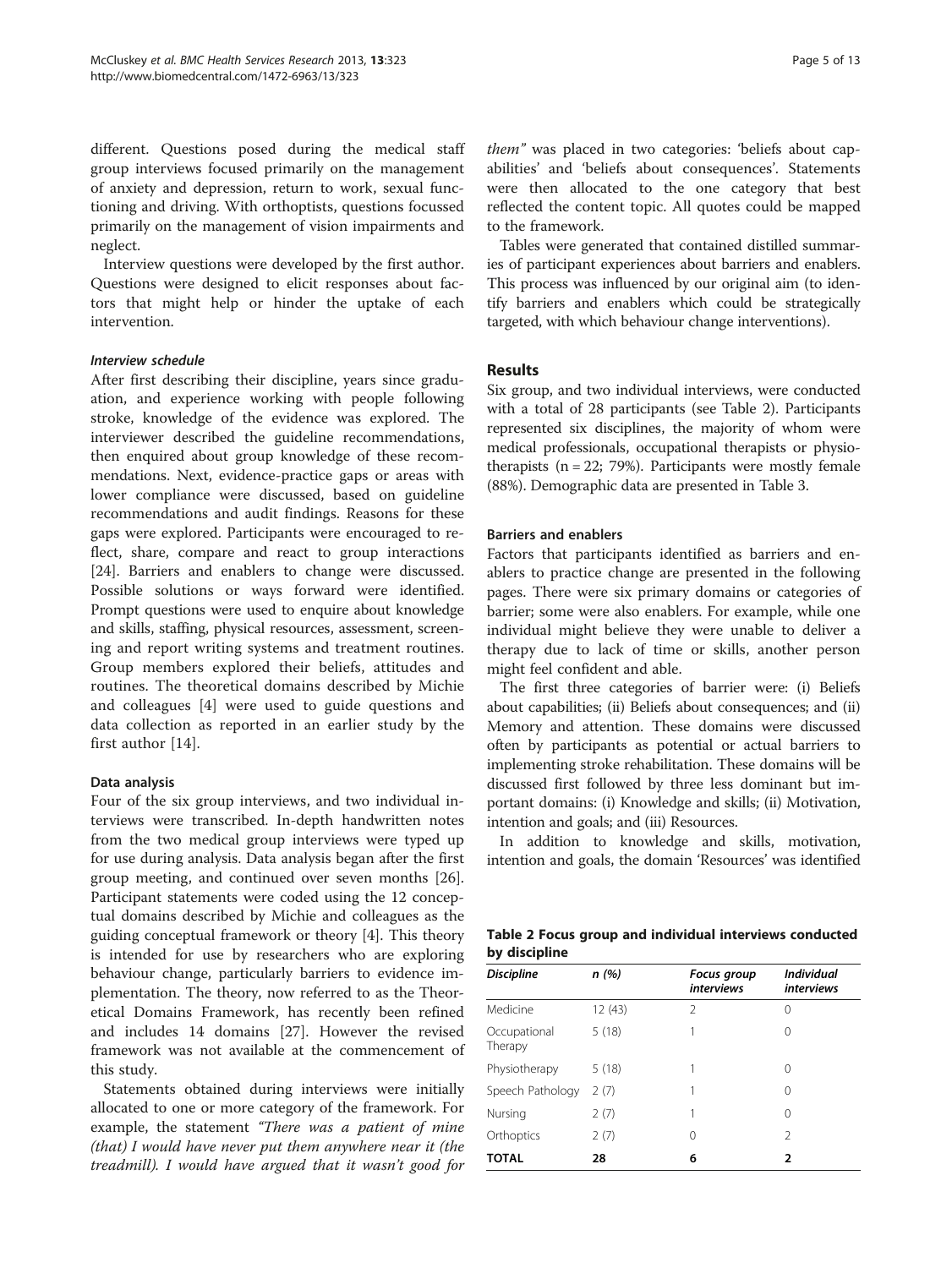<span id="page-5-0"></span>

|                          | Table 3 Demographic characteristics of health |  |
|--------------------------|-----------------------------------------------|--|
| professionals $(n = 28)$ |                                               |  |

| Demographic variable                            | n              | %    |
|-------------------------------------------------|----------------|------|
| Discipline ( $n = 28$ )                         |                |      |
| Doctor                                          | 12             | (43) |
| Occupational Therapist                          | 5              | (18) |
| Physiotherapist                                 | $\overline{4}$ | (14) |
| Speech Pathologist                              | 2              | (7)  |
| Registered Nurse                                | $\overline{2}$ | (7)  |
| Orthoptist                                      | $\overline{2}$ | (7)  |
| Therapy Assistant                               | 1              | (4)  |
| Gender ( $n = 16$ ) *                           |                |      |
| Female                                          | 14             | (88) |
| Male                                            | $\overline{2}$ | (12) |
| Clinical experience (yrs) (n = $16$ )*          |                |      |
| $0 - 5$                                         | 9              | (56) |
| $6 - 10$                                        | 1              | (6)  |
| $11 - 15$                                       | $\overline{2}$ | (13) |
| >15                                             | 4              | (25) |
| Experience working in stroke (yrs) (n = 16) $*$ |                |      |
| $0 - 5$                                         | 9              | (56) |
| $6 - 10$                                        | 4              | (25) |
| $11 - 15$                                       | 0              | (0)  |
| >15                                             | 3              | (19) |

Note. \* Data missing for medical professionals.

often by participants as an enabler to implementing evidence-based practice.

#### Beliefs about capabilities

This domain refers to attitudes or beliefs about clinician's individual ability, and the ability of their discipline to provide an intervention, assessment or test. This domain also includes beliefs about their ability to encourage patients to participate, and the ability of patients to participate in an intervention.

Physiotherapists described difficulties using treadmill training to improve the ambulation of stroke patients. First, they discussed the physical demands of this intervention. Second, they were concerned about having to stay with patients throughout their treadmill session. Due to safety concerns, they could not concurrently spend time with other patients in the gym while an individual patient was on the treadmill.

"We …[usually] move between patients…being stuck continuously with somebody for half an hour of treadmill …it's a bit difficult…you can't go and change what other people in the gym are doing" (PT1)

"…it's physically quite demanding (treadmill training) …half an hour of assisting someone's leg …I personally find [that] harder than overground walking" (PT4)

Some physiotherapists preferred to involve patients in overground walking rather than treadmill training because of the high physical demands on therapists.

"Other sites prefer treadmill training…they say it's easier… less manual handling…we prefer overground [walking training]" (PT4)

"You couldn't sustain it [treadmill training]… [because] you'd get a sore back" (PT2)

The physical ability of patients was another reported barrier. One physiotherapist reported that some patients were not capable of participating in treadmill training. They did not offer the intervention to such individuals. Yet sometimes patients surprised them and could use the treadmill.

"There was a patient [that] I would never have put anywhere near it [the treadmill]. I would have argued that it wasn't good for them. And it actually finished up good" (PT4)

"It made me go 'oh my goodness! This person can continuously practice for half an hour'. And I had to stop them… I would have never have thought they could…" (PT4)

Occupational therapists did not use sensation assessments with some patients because of their beliefs about patient ability. Poor communication and cognitive impairments made the assessment difficult. Furthermore, these assessments were not available in many languages.

"…sensory assessment can be quite abstract… if we have patients with quite severe communication problems, it can be very difficult to assess [them]"  $(OT2)$ 

Nursing professionals also reported concerns about their ability to provide patient and carer education due to medical complications, cognitive and emotional impairments. These factors affected the patient and carers' ability to receive and understand information.

"Q: 'What things might make it [patient education] happen or not make it happen?' A: How (medically) stable they [the patients] are to receive the information… Are they able to cope or cognitively get [receive/understand] the information" (RN1)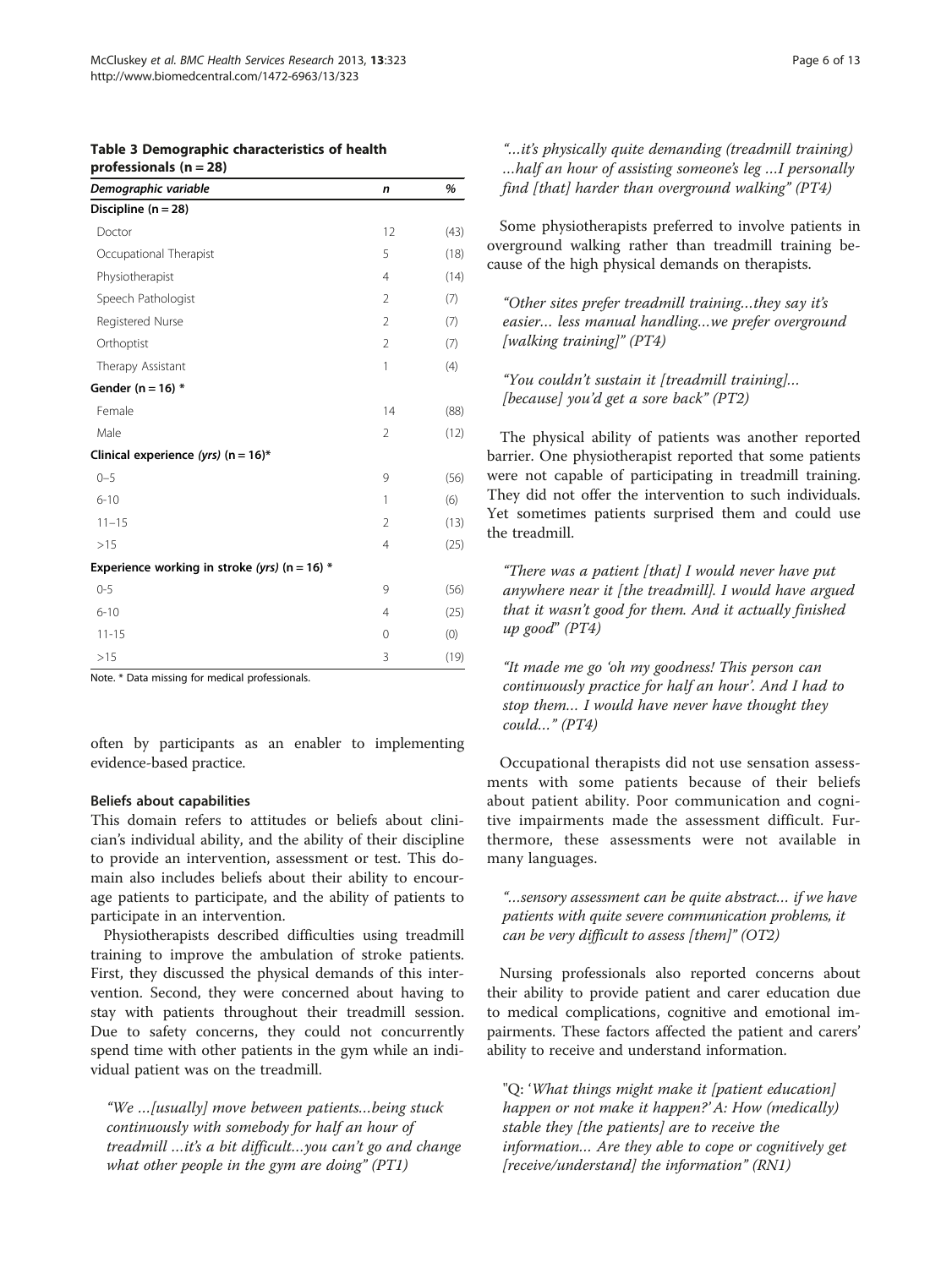Nurses used different strategies and ways of explaining to help patients better understand information.

"Patients… learn differently. You have to apply different things… explain things a certain way" (RN2)

Speech pathologists, like occupational therapists and nurses, believed that patient factors including language and education capabilities sometimes limited their practice options. Many stroke patients came from a non-English background, and had a low level of education. These patients had difficulty participating in a standardised aphasia screening assessment. Many aphasia tests were not developed nor validated for use with patients from non-English speaking or diverse cultural backgrounds. Communication assessments became much more difficult.

"One of the problems … [with aphasia assessments] is that visual problems can alter the outcomes… as well as low education level …. in this demographic, some [patients] have a lower level compared with other area health services" (SP2)

"Some of those higher level language tasks in those [aphasia] tests tend to be quite culturally specific... [When] you're asking somebody to finish a standard sentence in Australian English or American English… it doesn't work for somebody of an Arabic background because they don't know the context of the question…" (SP1)

In summary, individual clinician beliefs about their ability to conduct a test or deliver an intervention and beliefs about patient abilities were sometimes a barrier to delivering evidence-based practice.

#### Beliefs about consequences

This category refers to clinician's beliefs about the consequences of providing, or not providing an assessment or intervention. Beliefs that a treatment might produce adverse outcomes reduced the use of some therapies such as treadmill training. In other instances, the belief that therapists could make a difference and improve patient outcomes was enabling.

One physiotherapist believed that some patients did not exercise their affected leg adequately on the treadmill. This therapist preferred to use overground walking with patients in the gym, to avoid this potentially negative consequence.

# "They can often get away without using their affected leg all that much [on the treadmill]" (PT1)

The same physiotherapist weighed up the consequences of delivering an evidence-based therapy such as treadmill training with very weak patients, when other types of training might produce better outcomes.

" If they're that dependent, then we actually think it's more worthwhile for them to be pushing on a tilt table, or doing sit-to-stand against a wall where they're being really forced to use their intact leg rather than being put in a harness" (PT1)

Speech pathologists were concerned about the consequences of wrongly interpreting results from standardised aphasia assessments, when used with non-English speaking or visually impaired people. These professionals wanted to use the 'best' test possible. However, these assessments had not been validated for use with non-English people. Therapists were concerned that language and vision problems would alter test scores.

"We've got a high non-English speaking population here, which means a lot of validated [aphasia] tests may not be that valid anyway [when] used [with] an interpreter" (SP1)

A nursing professional reported that some patients did not understand verbal information about their disease, medications or rehabilitation when delivered by some treating doctors. Such misunderstandings could have long term negative consequences for the patient's health.

A medical doctor believed that screening patients for anxiety and depression was unnecessary. Yet this process was recommended as best practice in the Australian national stroke guidelines. That doctor did not foresee any negative consequences of ignoring the guidelines. They also believed that a positive result on an anxiety or depression screening tool did not always warrant treatment. More often it seemed that the doctors based their provisional diagnosis on clinical judgement and advice from the rehabilitation team. If a patient was suspected of having anxiety or depression only then would they be referred for a psychological review.

Another doctor worried about embarrassing patients if he asked about sexual activities, particularly patients from culturally diverse backgrounds. He avoided discussing the topic contrary to guideline recommendations. Another doctor avoided the topic for other reasons. He believed that sexual activities were less important to stroke patients because of their age.

"I tend to talk about sex with MS patients [people with multiple sclerosis] because they're younger…and have spinal cord involvement…..often they will initiate discussion about sex….but stroke patients ….they tend to be older and ….might be embarrassed if we asked about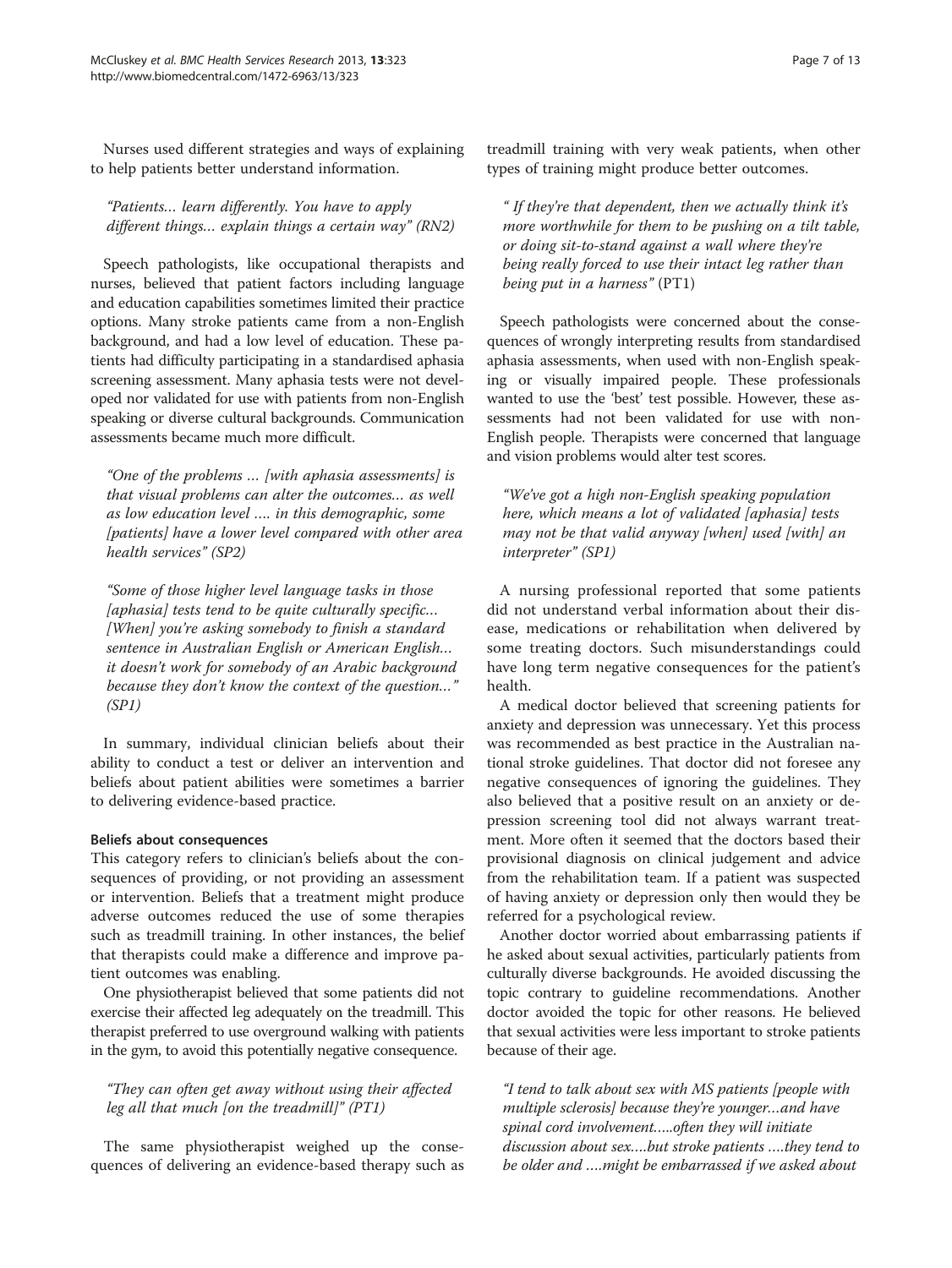that [sexual functioning]…particularly patients from other cultural groups here at this hospital" (MD2)

"I don't routinely discuss sex with my patients unless they raise it….in the past, very few [patients] have asked about it" (MD1)

In summary, beliefs about the negative (or positive) consequences of using evidence-based practice affected the behaviour of most professionals. Areas of practice which were influenced include walking retraining, aphasia screening, delivery of stroke education and information including advice about resuming sexual activities and screening for anxiety and depression. These beliefs could be a barrier to evidence-based stroke rehabilitation.

#### Memory and attention

This category refers to systems and prompts that reminded clinicians to deliver an intervention, or conversely, prompts that were absent and resulted in failure to act. Factors that made clinicians decide to act or not included competing tasks and priorities, time constraints and documentation systems.

Physiotherapists did not have an effective system in place that prompted the routine delivery of sitting balance and treadmill training to suitable patients. One physiotherapist said: "It's not part of my usual thinking".

Another physiotherapist talked about forgetting to provide sitting balance training to patients who could stand and walk. They knew that evidence existed supporting the use of sitting balance training to improve the performance of standing up, but forgot this fact when busy.

"… we go straight into sit to stand… and standing and walking, and we don't then go back to doing it [sitting] balance]" (PT1)

Several physiotherapists knew they were forgetting to record patient practice in the medical records.

"I think that's [sitting balance] definitely one that we're not documenting enough. That came out recently [from a file audit], that a number of people that should be getting it, were not" (PT3)

"A lot of practice sheets hadn't been put into the [patient] notes...There was a pile on desks that I collected and put into medical records" (PT2)

Speech pathologists routinely assessed communication, but often forgot to provide or document interventions which were recommended in the stroke guidelines.

"We don't necessarily [document] review of severity [of communication impairment]… it often gets missed" (SP2)

Nursing professionals provided education to patients and carers during a weekly education group. However, they often forgot to report this intervention in the medical records. One nurse knew that they had educational DVDs about stroke, but would often forget to offer them to patients and carers.

"They [educational DVDs] were available at some stage but I think if they're locked up, we're going to forget to offer them" (RN)

Orthoptists discussed the management of visual impairments and provision of education to patients. They routinely provided education but again, this intervention was not always documented in the medical records.

"I'll admit this…I do not write down in the file when I have given education to the patient" (Orth2)

"It wasn't that it wasn't being done [education] it was that we weren't documenting that information in the file" (Orth1)

In summary, most disciplines reported forgetting to provide and/or record some interventions or assessments. They felt that better recording systems would prompt them to practice differently. Thus, an improved recording system was one possible solution to target the memory and attention barrier.

#### Knowledge and skills

Limited knowledge and skills was a barrier for some disciplines, but an enabler to others, to providing evidence-based assessment and intervention. Disciplines such as physiotherapy and speech pathology seemed to know the research well, and how to deliver named interventions. That knowledge became an enabler to change.

Physiotherapy staff knew the research about sitting balance and treadmill training. They were aware of guideline recommendations that supported the use of treadmill training for patients with severe mobility impairment. Clinical protocols were already available within the department and many physiotherapists had the skills to provide the interventions to appropriate stroke patients.

"[Researcher X] did a study where people were allocated to either treadmill or overground walking… for half an hour a day… the people in the treadmill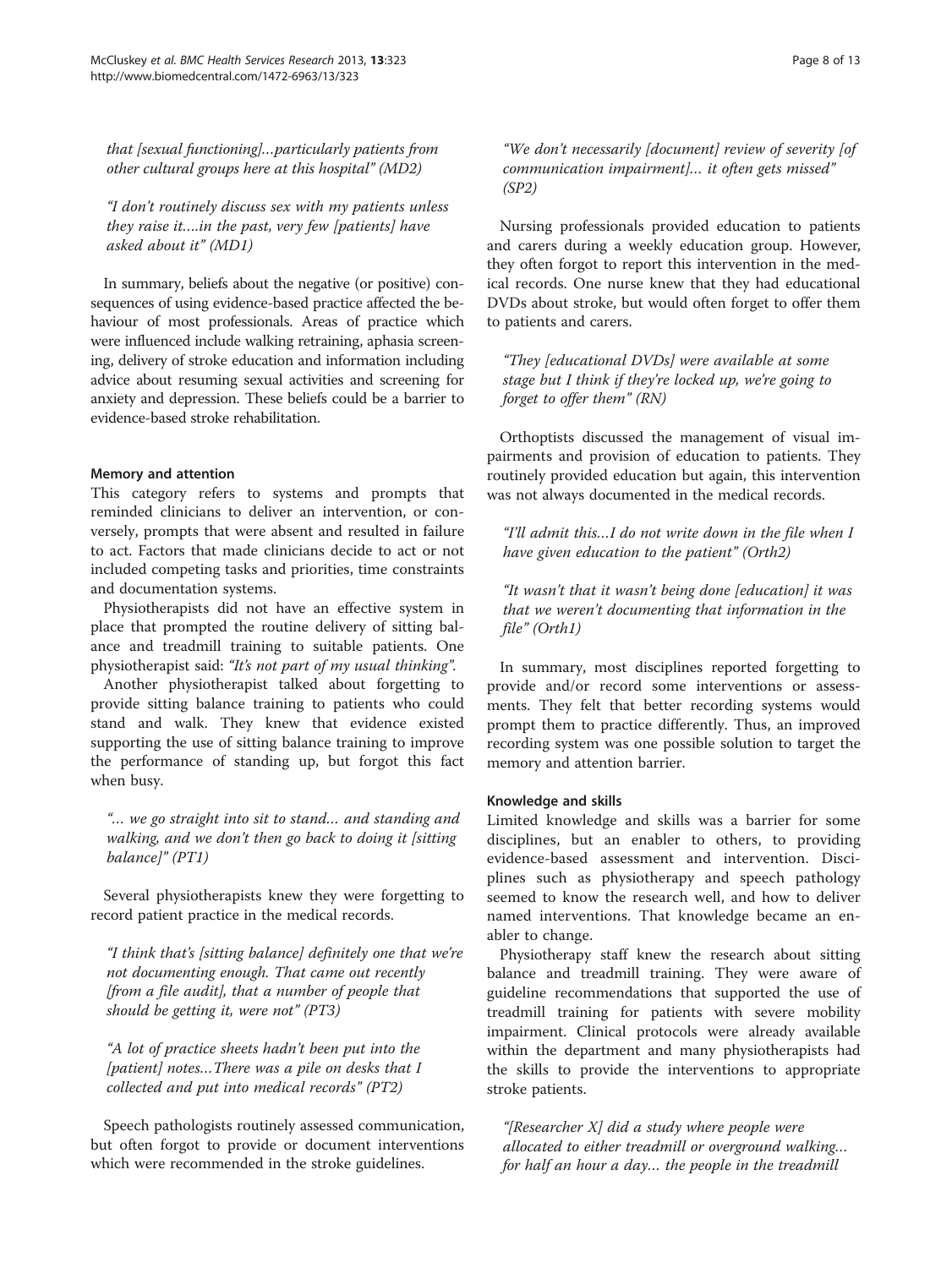group, 17% or 18% more achieved independent walking" (PT1)

"Q: With seated reaching…do you know how to do that already?" A:"We're very familiar with [researcher X's] sitting balance research" (PT):

On the contrary, when occupational therapists talked about management of sensation and neglect they reported a knowledge and skills gap. They did not know where to start, what assessments or interventions to obtain, nor how to use these with patients.

"We don't know an awful lot about it [sensation and neglect rehabilitation]. This is a good opportunity to learn…start to change our practice" (OT1)

"I was at XX [hospital]… for sensory retraining there, we used to do… stereognosis in a bag of rice…but that's all we did… There was not much evidence to back up what we were doing" (OT4)

Speech pathologists knew about the guideline recommendations for managing swallowing and communication difficulties. They were also aware of other research about best-practice management of communication impairments. They demonstrated knowledge of various standardised tools used to screen for aphasia.

"The guidelines do say [that] 100%… everyone… should get a swallowing screen and everyone should get a communication screen" (SP2)

Nursing professionals felt they had a good knowledge of stroke but insufficient skills to teach patients and carers effectively.

"A majority of the nurses have been working in stroke longer than us on this ward together. So I think their knowledge and their skills are huge and they are stroke specialists" (RN1)

"Some of the staff have a very good knowledge base [about stroke in order to educate patients and carers] but they don't put that into use"  $(RN2)$ 

As previously reported, some medical professionals were uncomfortable discussing sexual activities with stroke survivors. One doctor did not know what to say, or how to advise patients who were keen to resume sexual activities.

'I honestly don't know what to say if a patient brings it up [the topic of sex]…. I'm not sure whether Viagra is Ok for patients to use or not' (MD1)

Medical professionals acknowledged that depression and anxiety were important problems experienced by patients. They knew that there was robust evidence about the impact of these impairments on stroke outcomes but were not yet screening patients for depression and anxiety.

In summary, knowledge about research contained in the national stroke guidelines varied across disciplines. Not knowing the research, or how to implement a guideline recommendation was a barrier to the provision of evidence-based stroke care.

#### Motivation, intentions and goals

This category refers to clinician's motivation or intention to provide an evidence-based test or therapy. This category also refers to how much they wanted or needed to do a test or therapy and whether other priorities interfered with their intentions.

Occupational therapists struggled to complete all the necessary assessments and interventions in a working day. They intended to prioritise assessments and interventions which would produce the best patient outcome. Yet like many professionals they had difficulty fitting their assessments and intervention around other rehabilitation commitments.

'There's so many interventions that we need to do as OT's and … we have to pick the one that's going to have the biggest impact for the patient….balancing what's going to be most effective and have the best outcomes for the patient?" (OT1)

"If we had a way of prioritising… 'Yes, this (sensation) is the thing that's impacting their fine motor ability'…. That would certainly be more motivational … we would have a focus on that for that patient" (OT1)

Speech pathologists used a prioritisation system that some felt was a barrier to routinely providing intervention for communication impairments.

"Our prioritisation is one of the reasons why we may not get to [do] an intervention as frequently as the guidelines say…the way we prioritise patients is very acute based. So sometimes when you've got more patients... communication patients go down the list" (SP2)

Some speech pathologists considered documentation about aspects of patient education to be a lower priority.

"Swallowing education…. that tends to be reasonably well documented. But … communication, it's not something that we tend to see as an urgent thing to put in the notes …that you've done it (SP1)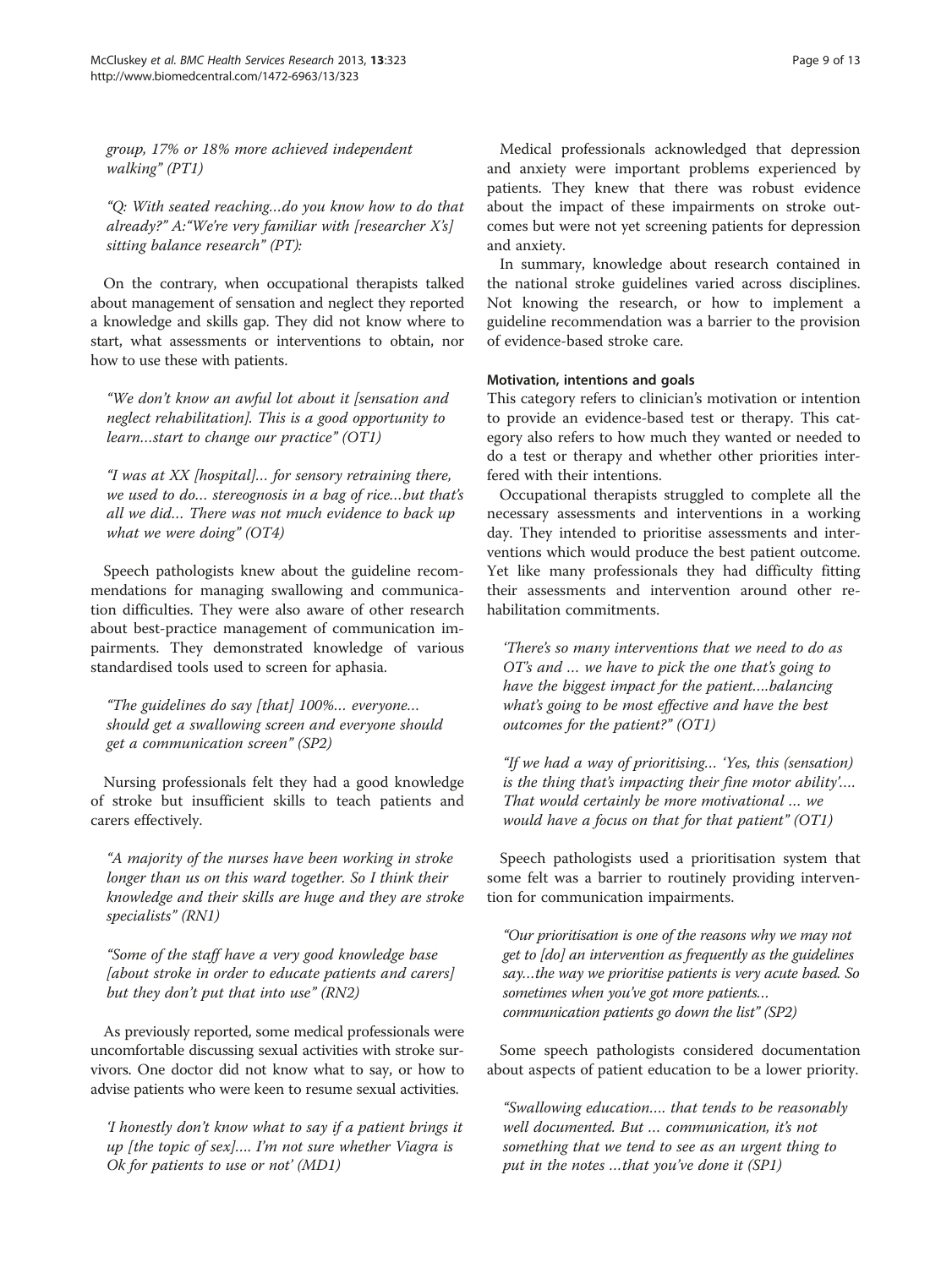Motivation to provide an intervention was an enabler for medical, nursing and allied health professionals. Some participants were keen to provide best practice.

"We decided as a group to focus on sensation and neglect …we thought this was a good opportunity to be able to learn and start to change our practice" (OT1)

"Maybe that's something [treadmill training] we really should be doing …routinely with non-walkers" (PT1)

In summary, being motivated to provide evidencebased care was an enabler for some participants, however, sometimes other priorities got in the way.

#### Resources

This domain refers to the presence or absence of resources such as staff, materials, space, time and the predictability of these more tangible resources.

When physiotherapists talked about providing treadmill training, they lamented the time and staff required to conduct each patient training session. A session took almost 45 minutes including preparation and usually required the presence of two physiotherapists.

…it's [going to] take a second person to get them on the treadmill and once they're on the treadmill, you're stuck with them" (PT1)

"What about the treadmill?" (PT4) "What stops us using it?" (PT1): "I reckon it's time more than anything" (PT2)

Occupational therapists and speech pathologists reported fluctuating staff levels, which affected the amount of intervention they could provide. Reduced staffing was an ongoing barrier to best practice throughout the study period. Occupational therapists had difficulty finding time to provide best-practice sensation rehabilitation in addition to their usual care. Speech pathologists were limited in how much communication training they could deliver for the same reason.

"The other thing about intervention with communication is… staffing levels dropping …with winter coming…" (SP2).

"Our capacity to do intervention for communication is a lot lower" (SP1)

Speech pathologists did not have enough written information to give to patients and carers about the management of swallowing and communication impairments. Of particular concern was the lack of information that could be easily understood by patients with aphasia. They also did not have standardised tools in the department to formally screen patients for aphasia.

"We don't own them [validated aphasia tests]… They cost about \$50-\$100, so we just want to work out which one to buy" (SP2)

Nursing professionals did not have enough written educational materials to give to patients, including translated materials. They previously had videos to show to patients and carers, but these had gone missing. The cost of purchasing and replacing lost materials was a barrier to education. Weekly education sessions were delivered in the ward dining room, but transporting patients to this area could also be difficult. Limited availability of language interpreters was another reported problem when providing education to some patients and carers.

"The only way we're offering it [education] at the moment is when interpreters are booked. So if OT gets an interpreter, that's when they're given the education. But… that's probably once during the admission, if it happens at all" (RN1)

"The (educational) pamphlets in different languages… are not available at the moment…." (RN1) "We can get some good ideas [re: educational material] and then look at cost as well… [cost] does come into it (RN1)

"Patients have got to be able to get to the dining room  $[for education sessions]... [mobility] can also be a$ barrier" (RN2)

Finally, orthoptists reported making time to assess patients, but had little time for treatment. Both they and the nursing professionals also reported difficulty accessing patients and carers for education sessions.

"You can see every patient, diagnostically speaking, but you haven't got time to do treatment" (Orth2)

"You're also fighting the other professions because the person's in the gym, [or] they're with the speechie… (Orth2)

Resources could also be an enabler. Physiotherapists had developed local protocols and had the necessary equipment for sitting balance and treadmill training. Occupational therapists had found some prism glasses which were one intervention they needed to provide as part of neglect retraining. Nursing professionals had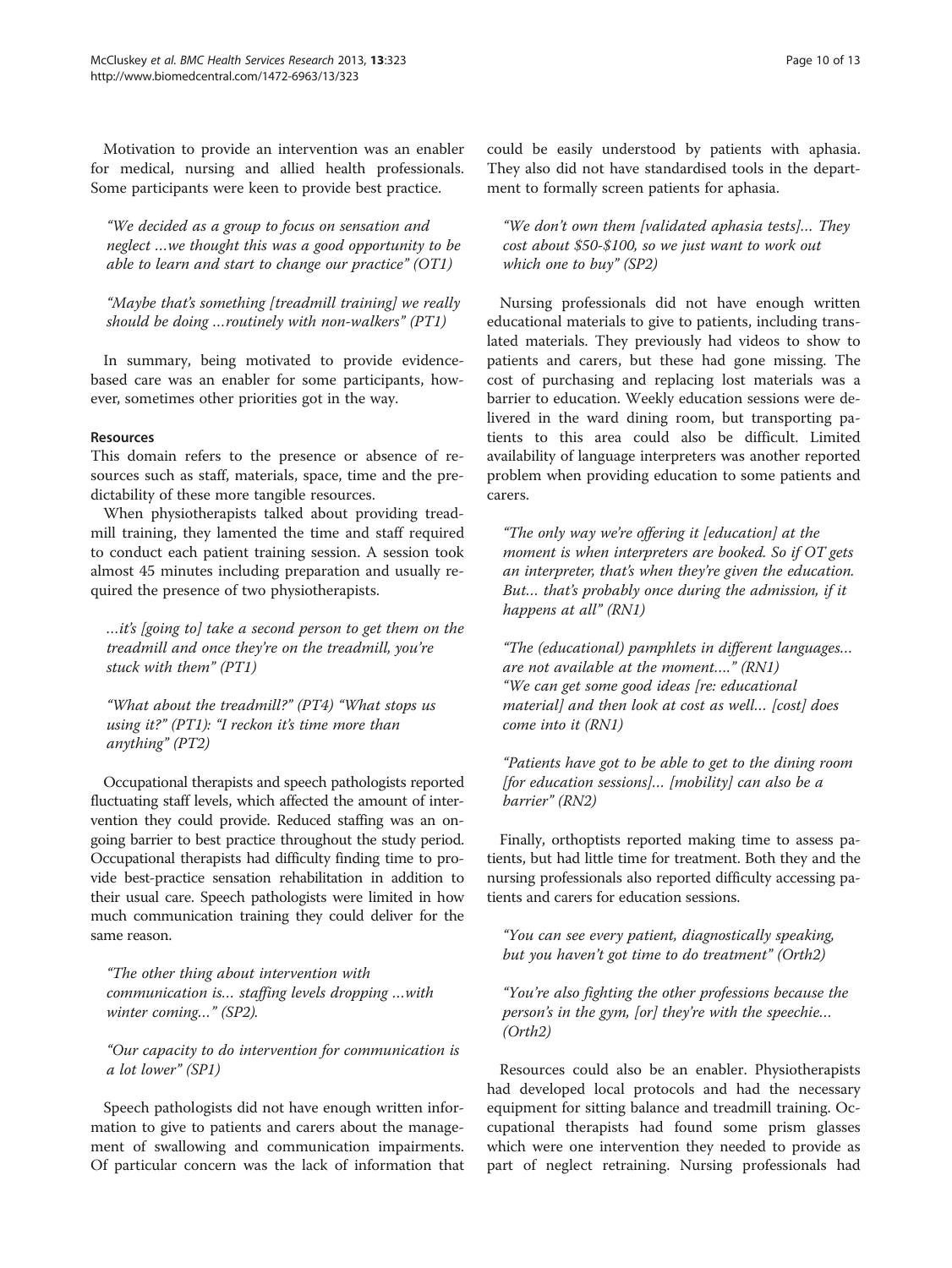purchased some educational DVDs and pamphlets on stroke. In summary, availability of staff, time and equipment varied across disciplines and impacted on clinician's ability to provide evidence-based practice.

# **Discussion**

There were three key findings in this study. First, reported barriers and enablers were different across professions. Many barriers were expected, but some beliefs were not and may be more difficult to change. Second, gaps in knowledge and skill were common. Many therapists did not know what to do after reading a guideline recommendation. Third, participants identified strategies while reflecting during the interviews, which they could use to change practice. Finally, this study provides applied examples of the convergence between evidence, clinical judgement and patient values or circumstances [[28](#page-12-0)].

# Different barriers across professions

The theoretical domains framework proposed by Michie and colleagues (2005) helped identify barriers and enablers which were present, and those which were absent. Using the framework was helpful during the interview process. Individual professionals and disciplines became clearer about which barriers needed to be addressed, who needed to work differently, and what type of behaviour change strategies might be helpful [\[27](#page-12-0)].

The interviews allowed time for therapists to systematically reflect on potential barriers affecting their practice or discipline, and behaviour change strategies that might be needed. For example, to improve knowledge about sensation and neglect rehabilitation, occupational therapists left the interviews recognising that they needed to obtain and read relevant journal articles, make contact with known experts in the field, purchase and trial equipment. Prompts were identified and welcomed which could improve attention to procedures such as depression screening or advice about return to driving. For example, one team member suggested introducing a 'standing item' of business to the weekly case conference, to prompt memory and action. They decided to check if driving has been discussed and documented for individuals who had driven pre-stroke.

Asking each discipline to select one or two focus areas for quality improvement worked well after barriers had been identified. We recommend this strategy when initially trying to improve practice and change behaviour. However, in the long term some guideline recommendations and some barriers are more important to address than others, with practice and policy implications. For example, underuse of swallowing screening, assessment and retraining may be considered to be of greater importance because of the risk of aspiration.

Some barriers and practice areas proved too challenging. One important practice area which none of the disciplines selected for improvement was sexuality. The Australian guidelines recommend that stroke survivors and their partners be offered the opportunity to discuss sexuality with an appropriate health professional and be offered written information addressing sexuality post stroke [[7\]](#page-12-0). A recent national audit found that only 17% of Australian stroke patients received such advice (an improvement from 0% in 2009) [[29](#page-12-0)]. Sexuality education and advice appear to be resistant to change. Many barriers exist for patients, carers and staff.

Several barriers to providing best practice sexuality advice were identified at our stroke unit, for staff and patients. There were unhelpful beliefs about the consequences of raising sexuality with patients, and gaps in knowledge and skill. If discussions are occurring, they were not being documented. The honest quotes from participants imply a need for skills training. Such training might include role playing with simulated patients and practice discussing sexuality, to improve communication, confidence and help change behaviour.

Role playing has been used as a behaviour change technique in primary care by Cane and colleagues [\[27](#page-12-0)]. These researchers helped general practitioners to rehearse the process of telling patients with acute low back pain that a plain film X-ray was unnecessary. Cane and colleagues also disseminated a DVD which presented 'model' responses if a patient repeatedly asked for a plain film X-ray to be completed. Implications for education from our research include the potential for a DVD to teach professionals how to better communicate about sexuality post-stroke. Sample scripts or narratives could be offered to replace the awkward silence that sometimes occurs. Such materials would be useful to many services.

# Addressing gaps in skill and knowledge

The skills and knowledge barrier to evidence-based rehabilitation is surprisingly common, with implications for graduate and entry-level education. Where intervention protocols existed, the therapists were often able to obtain and trial them. For example, the physiotherapists had participated in randomised trials of sitting balance and treadmill training and understood the protocols. They knew what to do. If they had not been involved in the original trials, they would have experienced similar barriers to other professionals. Occupational therapists in this study contacted a local expert who had presented a conference paper about neglect rehabilitation. The expert visited the unit and demonstrated how to use visual scanning. This consultation overcame the knowledge and skill barrier which arose because no written treatment protocol was freely available.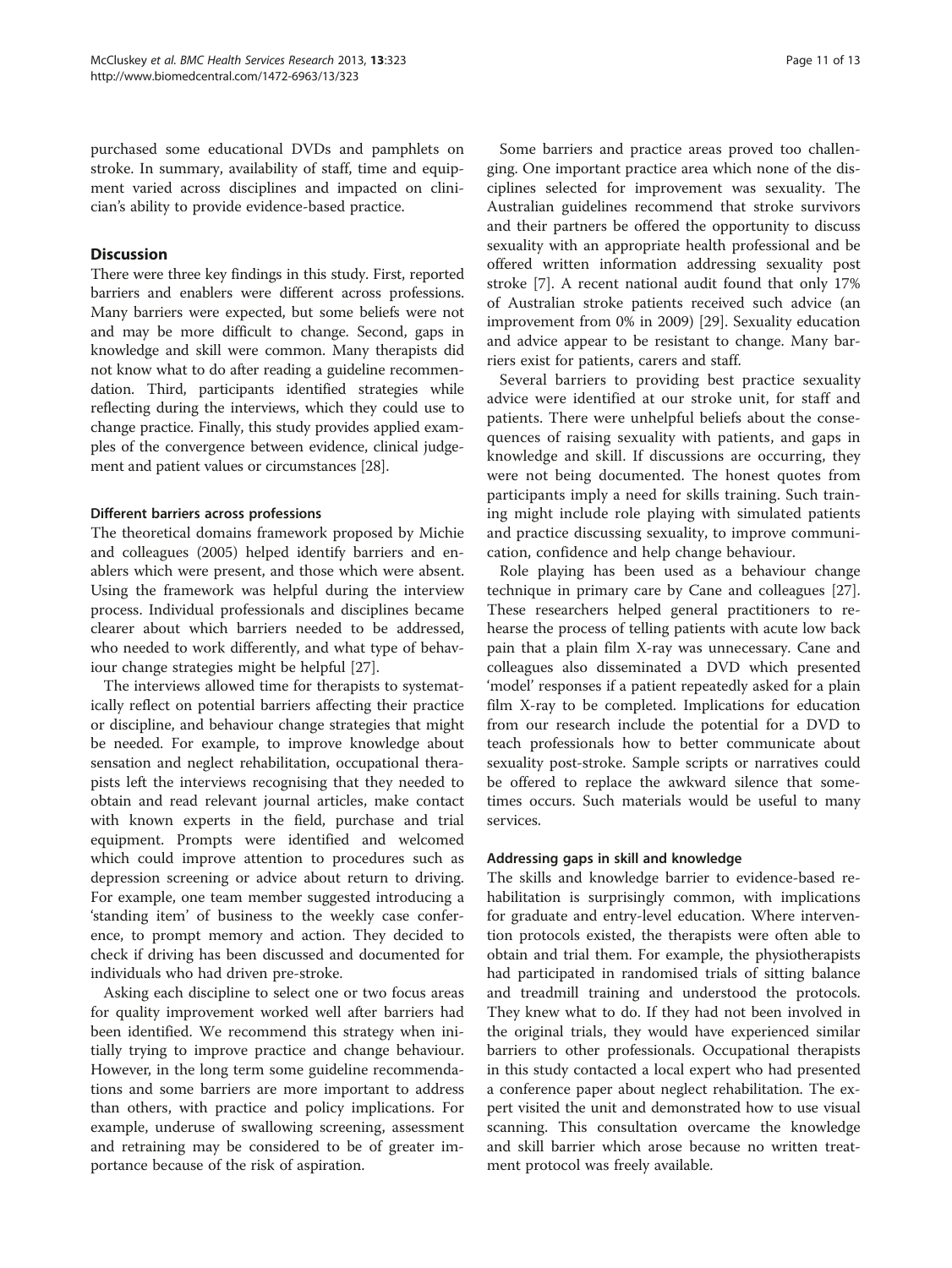Other areas of practice which were difficult to implement because of a skills and knowledge barrier include sensation retraining, mental practice and constraint therapy to promote upper limb recovery. Many hours were spent working out 'what to do'. Treatment protocols need to be more easily available when trials of effective intervention are completed. Protocols may include videos and photographs of procedures. One such example is the GRASP program (Graded Repetitive Arm Supplementary Program) for hand and arm rehabilitation, developed by Professor Janice Eng and colleagues in Canada [[30\]](#page-12-0). Following publication of their trial, the research team prepared documents with photographs of the GRASP treatment protocol, with additional implementation grant funding. The procedures are freely available to stroke survivors and therapists at [http://](http://neurorehab.med.ubc.ca/grasp/) [neurorehab.med.ubc.ca/grasp/.](http://neurorehab.med.ubc.ca/grasp/) Implementation becomes easier when protocols are available to therapists. One research and policy implication is that triallists could be required to provide their treatment protocols freely to clinicians, when an intervention is found to be effective.

Screening patients routinely for the presence of depression was another practice affected by the skills and knowledge barrier, as well as beliefs and attitudes. Depression screening is an international challenge. Low compliance with guideline recommendations has been reported in England [\[22](#page-12-0)], Canada [[21\]](#page-12-0) and our stroke unit in Australia. Recent 2012 Australian audit data revealed that only 50% of stroke patients were screened or assessed for depression across over 100 hospitals [[29\]](#page-12-0). Kneebone and colleagues (2010) in England have implemented behaviour change strategies to address this evidence-practice gap. They trained occupational therapists who volunteered to conduct routine depression screening, then tested their knowledge and skills. Next, they checked the medical records, to ensure fidelity and accuracy of screening procedures by participating therapists, and provided feedback. Similar training could be provided in Australia, with implications for education and practice.

# Convergence between evidence, clinical judgement and patient circumstances

Several examples were provided where therapists reported using clinical experience and knowledge of patient circumstances alongside published evidence. Speech pathologists knew that aphasia test results would be invalid if a patient could not speak or understand English. Consequently they chose not to conduct these tests on people who were unable to speak English. Physiotherapists weighed up the time taken to set patients on the treadmill with a harness and two therapists against the potential outcomes of using a much simpler therapy-sitting to standing training to improve leg strength. They kept

patient outcomes and benefit in the front of their mind and thought carefully about time management in the busy ward setting. These examples have implications for professional education, and could be used to highlight patient circumstances that influence decision-making and compliance with guideline recommendations.

# Study limitations

As with all research, our study had limitations. First, only one site was involved. Findings are unique to that site and participating professionals. However, findings are likely to be useful to other professionals and stroke units with similar characteristics. Second, the study would have been strengthened by conducting a second round of interviews with staff.

A third limitation, but also a strength was the use of a theoretical framework to guide the interview schedule and data analysis. Use of this theory may have prevented categories from emerging which did not 'fit' those documented by Michie and colleagues (2005). However, the benefits of using this framework, including the efficiency with which interview data could be coded, in our view outweigh the limitations for busy clinical for education, practice, policy and future research.

# Implications for education, practice, policy and future research

Education implications are relevant to universities and professional associations, as well as peak bodies such as the Australian National Stroke Foundation. First, there was a need for communication training about sexuality post-stroke, possibly involving model scripts and narratives. Education needs also included 'how to' conduct routine depression screening, neglect and sensation training, and 'how to' deliver mental practice. Anecdotally, these skills and knowledge gap are known to be common across many services. Professional associations and the National Stroke Foundation are already collaborating to address these knowledge gaps.

Policy and practice implications include the need to target 'high risk' evidence-practice gaps, such as low compliance with swallowing screening, assessment and retraining. These practice gaps have implications for patient safety, due to the risk of choking and aspiration pneumonia.

There are at least two research implications from this study. First, more research is needed into behaviour change strategies that can, and do influence 'difficult to shift' practice areas such as sexuality education and depression screening after stroke. Second, triallists who develop effective rehabilitation interventions could be required to make their treatment protocols freely available to clinicians.